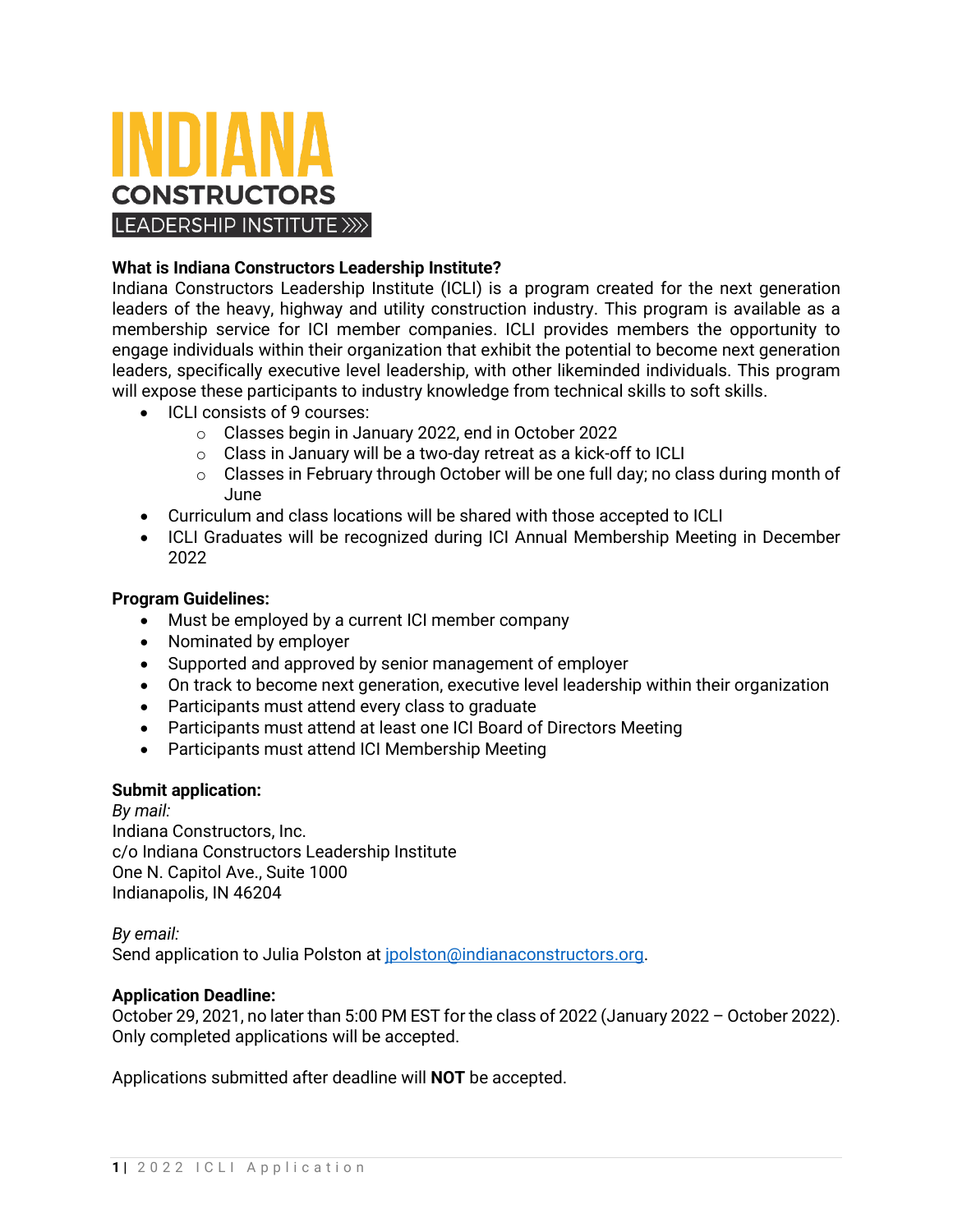## **Application Status:**

Upon receiving completed and signed applications before or on deadline, the ICLI committee will meet to decide on placement for the 12 spots available. All applicants will receive an email stating he/she has been accepted or not accepted into ICLI. This email will also provide additional information going forward for those accepted.

### **Program Fees**

\$500.00 per participant

• Fee includes programming, materials, and food/beverage. *\*\*Participants will be asked to pay for one hotel room night stay for January Kick-off Retreat \*\*Participants may be required to travel for more than one class. ICI is not responsible for travel expenses; participants are.*

#### **Program Content:**

- Association and Legislation
- Business Writing
- Communication
- Community Service
- Negotiation
- Finance
- INDOT
- Labor Relations
- Leadership
- Self-Promotion
- Work Zone Safety

*\*\*Note: Content above is not listed in the order classes will be taught.*

#### **Indiana Constructors Leadership Institute Application**

*Sections 1-3 are to be completed by the nominee. Sections 4-5 are to be completed by the nominator. All sections must be completed with signatures from both nominee and nominator for the application to be processed. The application will not be processed if any information is omitted.* 

#### **Section 1: Personal Information**

| Please provide ICI with the following information. |                   |           |      |
|----------------------------------------------------|-------------------|-----------|------|
| Have you previously applied to ICLI?               | <b>Yes</b>        | <b>No</b> |      |
| <b>Last Name</b>                                   | <b>First Name</b> |           | M.I. |
| <b>Email</b>                                       |                   |           |      |
| <b>Cell Phone Number</b>                           | Age               | Gender    |      |
| <b>Food allergies and/or Dietary Restrictions:</b> |                   |           |      |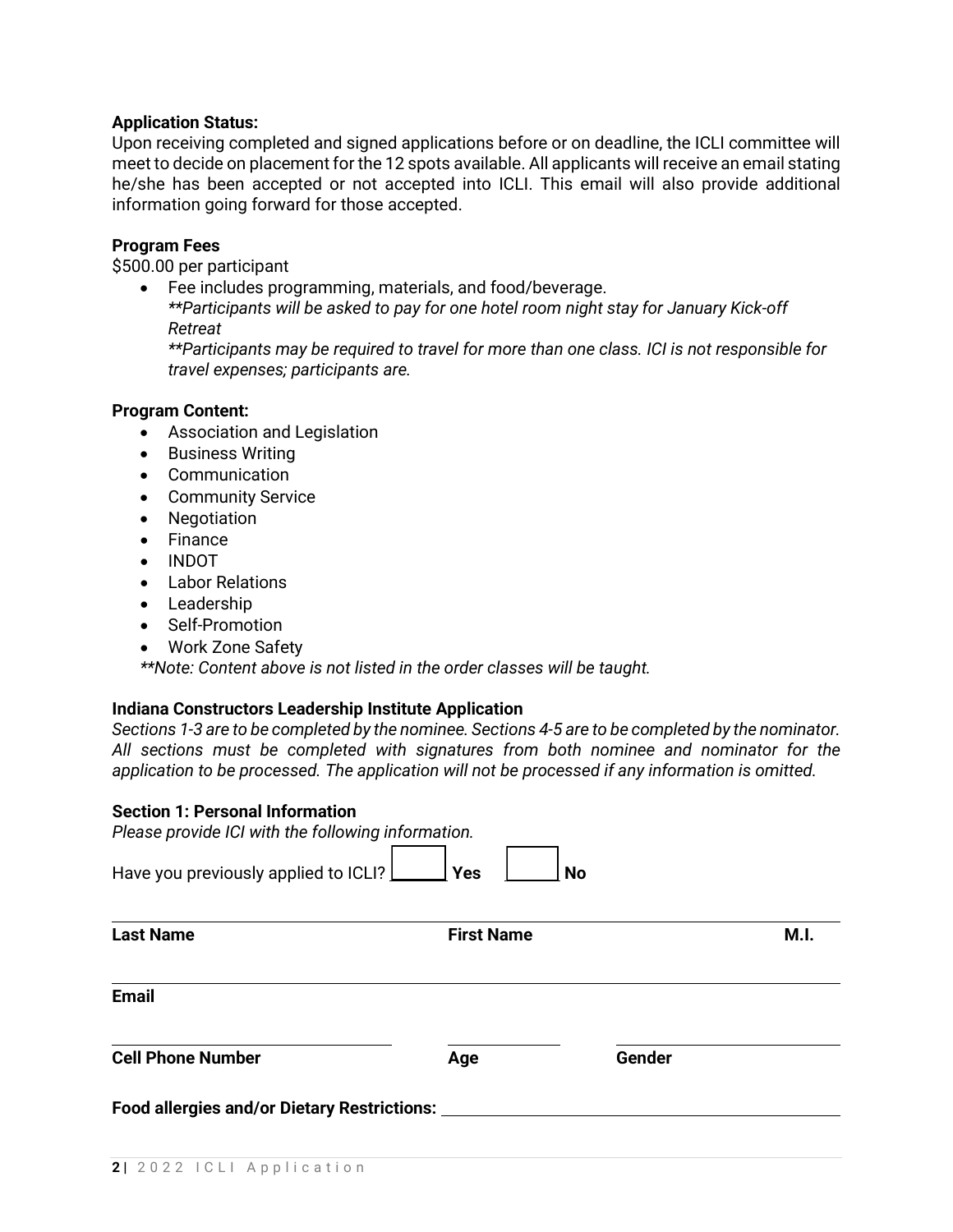# **Race**<br>Please

| Please select those that apply:           |                                                              |                                                                                                                                                                                           |  |
|-------------------------------------------|--------------------------------------------------------------|-------------------------------------------------------------------------------------------------------------------------------------------------------------------------------------------|--|
| Asian                                     | <b>Black/African American</b>                                | Caucasian                                                                                                                                                                                 |  |
| Hispanic/Latino                           | Pacific Islander                                             | <b>Native American</b>                                                                                                                                                                    |  |
|                                           |                                                              |                                                                                                                                                                                           |  |
|                                           |                                                              |                                                                                                                                                                                           |  |
| <b>Employer</b>                           |                                                              |                                                                                                                                                                                           |  |
| <b>Employer Address, City, State, Zip</b> |                                                              |                                                                                                                                                                                           |  |
| <b>Current Title/Position</b>             |                                                              | <b>Employer Phone Number</b>                                                                                                                                                              |  |
|                                           | How long have you been employed with your current employer?  |                                                                                                                                                                                           |  |
|                                           |                                                              | Have you held any other positions with your current employer other than your current position?<br>If yes, please provide what those positions were and how long you held those positions. |  |
|                                           |                                                              |                                                                                                                                                                                           |  |
|                                           |                                                              |                                                                                                                                                                                           |  |
|                                           |                                                              |                                                                                                                                                                                           |  |
|                                           |                                                              |                                                                                                                                                                                           |  |
|                                           |                                                              |                                                                                                                                                                                           |  |
| <b>Section 2: Goals</b>                   | Pleases provide ICI with answers to the following questions. |                                                                                                                                                                                           |  |
| What are your career goals?               |                                                              |                                                                                                                                                                                           |  |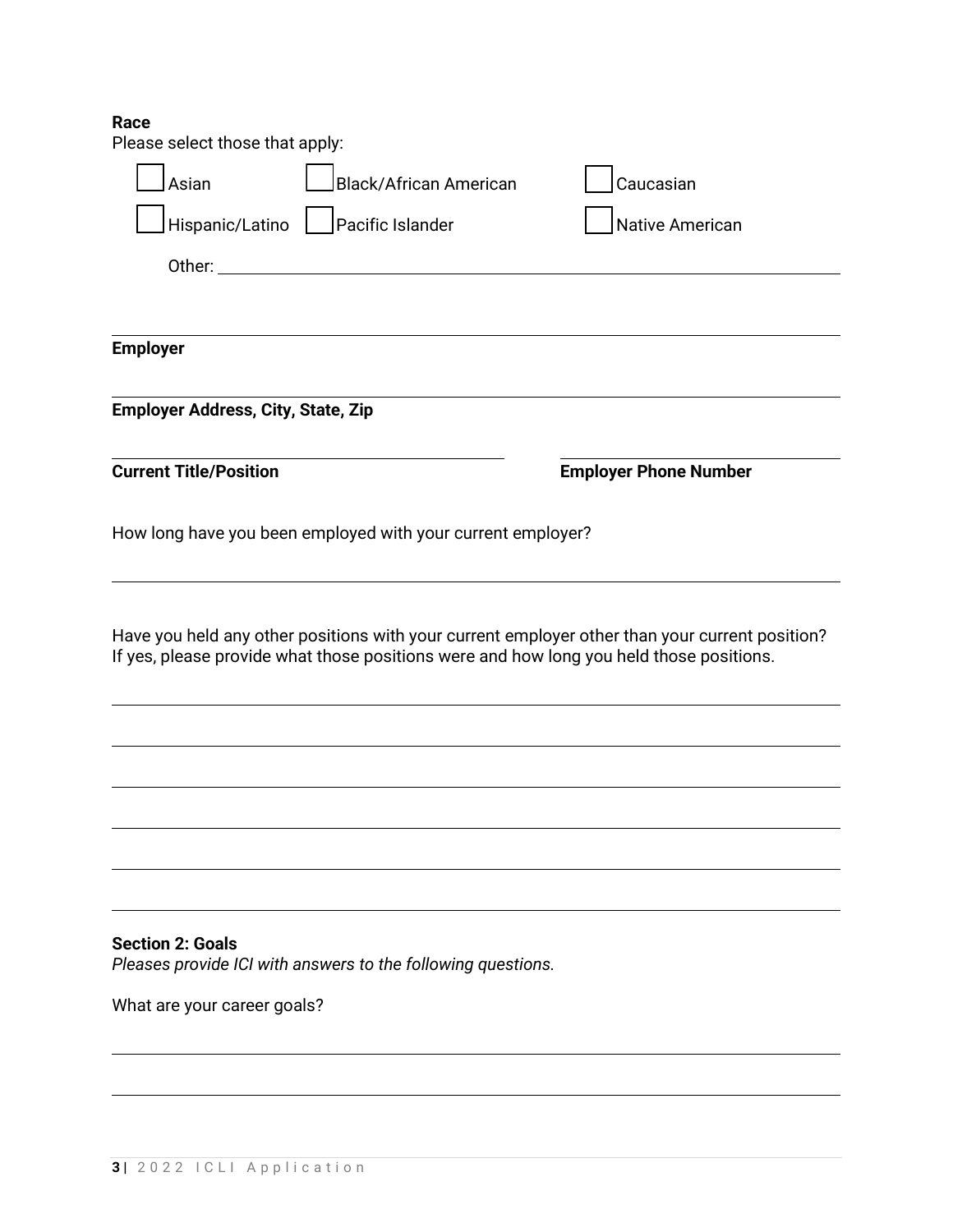Why are you a good candidate for Indiana Constructors Leadership Institute?

What do you hope to gain from participating in Indiana Constructors Leadership Institute?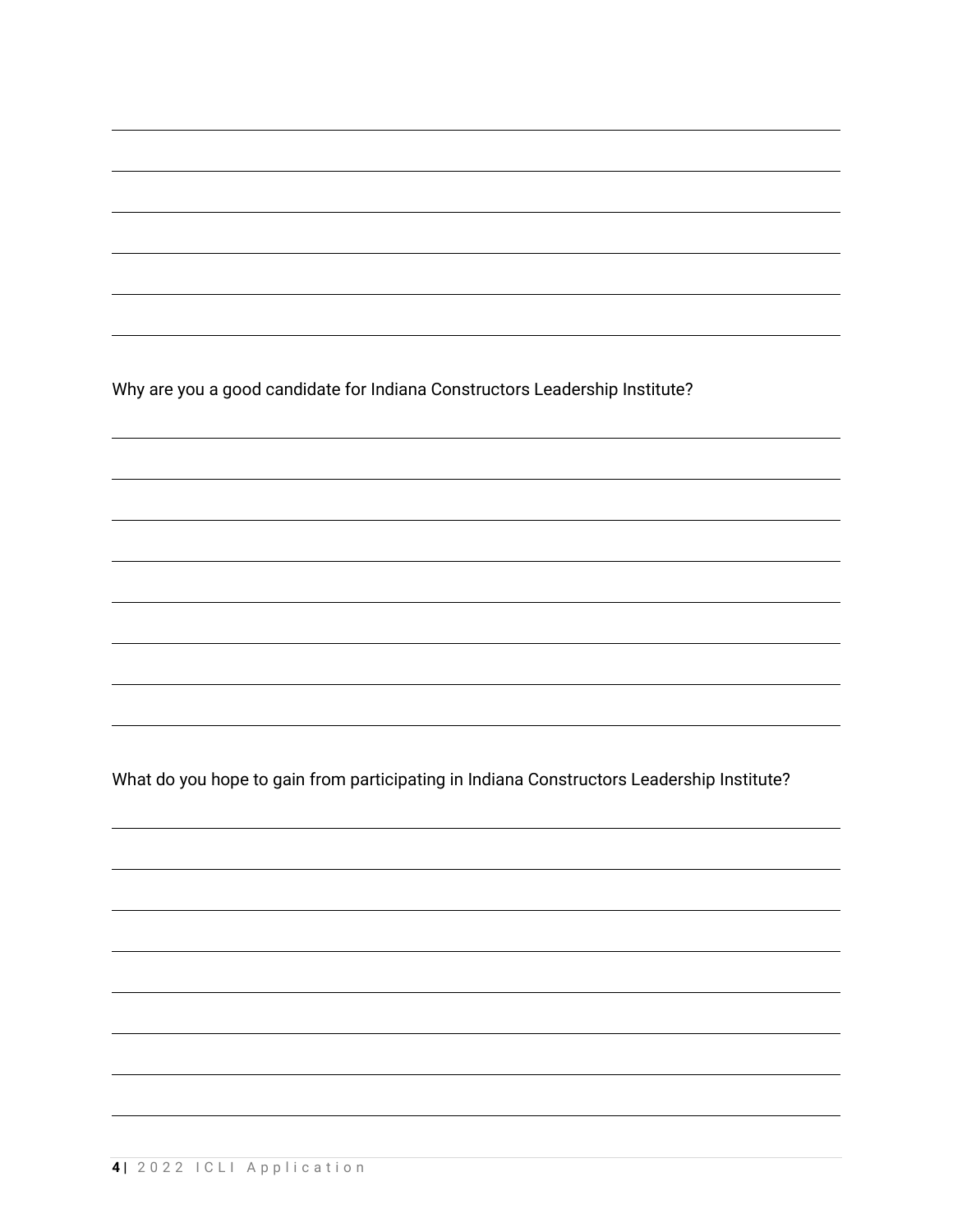## **Section 3: Conditions of Application**

*Please read the following information thoroughly, then sign as agreement of the application statement. By signing your name to this application, you are acknowledging that you have read, understood, and accept the following conditions. Your application will not be processed without your signature.*

I am committed to attending each class and understand that I may be dismissed for absence issues. I am aware that the class locations given ahead of time are subject to change, however ICLI will provide any information that changes via email. If my contact information changes at any given time during ICLI, I understand that I am responsible for informing ICLI of these changes in a timely manner. I understand that ICLI is for educational purposes only and graduation of program does not constitute any licensing and/or certification. I understand that this application will not be processed without my signature.

Signature **Printed Name** 

Date

## **Section 4: Nomination**

*Please provide ICI with answers to the following questions.*

The primary goal of Indiana Constructors Leadership Institute is to provide education and resources that will allow your next generation team leaders to take their leadership to the next level. Please explain how you feel your nominee exhibits leadership qualities within your organization now, and what your leadership goals for this nominee are for the future.